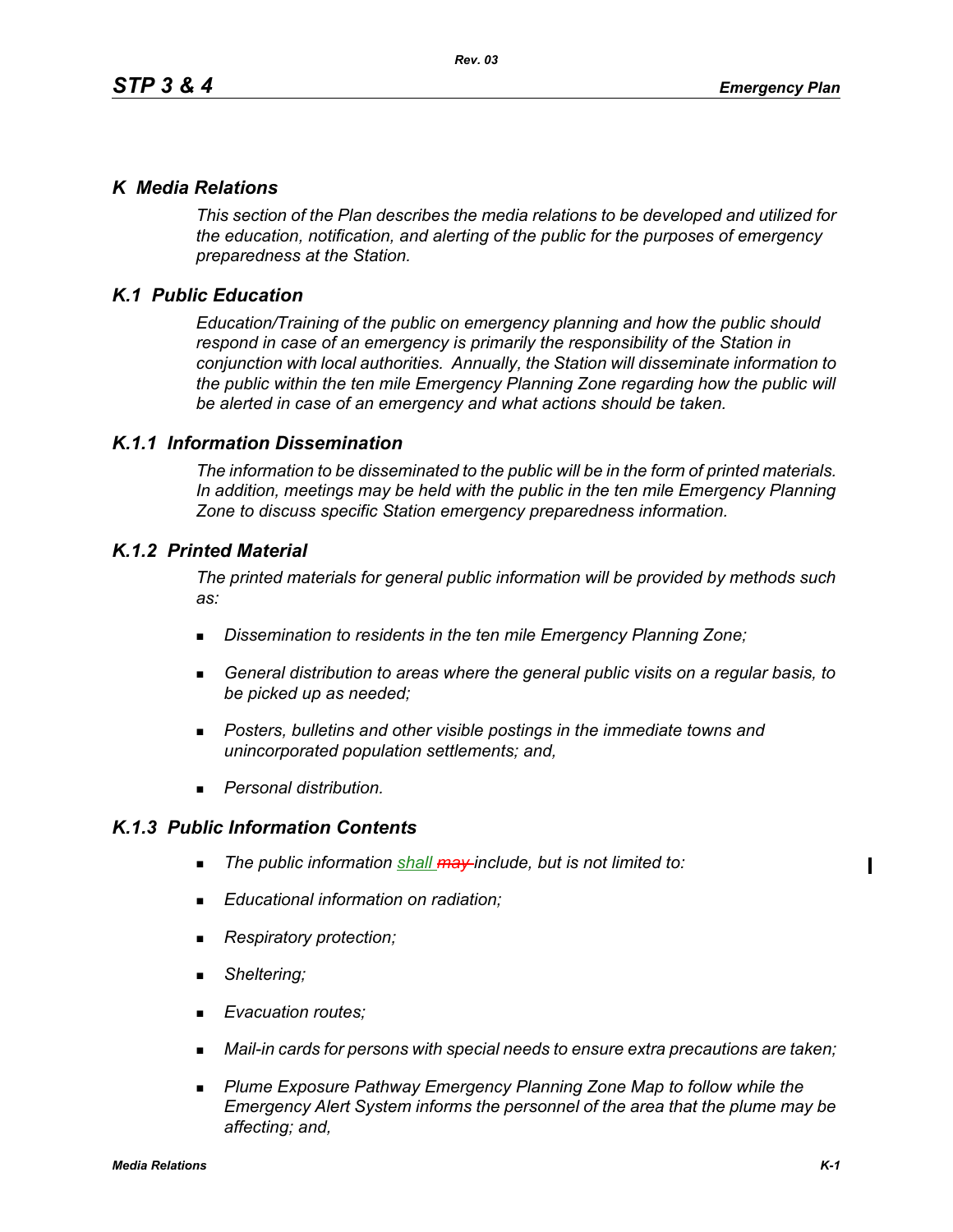- *Contacts and telephone numbers for additional information.*
- *Public information material is available to residents along with a Spanish information number.*

## *K.1.4 Station Continuing Education/Information Program*

*The Station promotes a continuing program of public education throughout the Station in regard to nuclear power in general and the Station in particular. Emergency planning is included in these information programs.* 

## *K.1.5 Education Responsibility*

*Education of the public regarding nuclear power and emergency response planning is the responsibility of the Supervisor, Emergency Response.* 

## *K.1.6 Distribution of Alert Radios*

*The Supervisor, Emergency Response or designee will distribute the alert radios and provide the public with an introduction to the emergency notification process.* 

## *K.2 Public Information Distribution*

*The public information is distributed annually by mail to residences, businesses, and public buildings within the ten mile Emergency Planning Zone of the Station.*

## *K.3 Transient Population Distribution*

*A general distribution to reach the transient population is achieved by posting information in public areas and by placing supplies of prepared written materials in areas where the general populace frequents.* 

## *K.4 Education and Information Program Resources*

*Media advertisements, telephone messages, news releases, and public information seminars may be utilized as necessary to achieve an effective information and education program.* 

## *K.4.1 News Media Participation*

*At least annually, the news media will be invited to participate in a program to acquaint them with the emergency planning effort at the Station. Typical topics covered will be information concerning radiation, and points of contact for release of information to the media in case of an emergency, or for plant specific material sent to the media.*

## *K.4.2 Specific Media Requests*

*The South Texas Project Communications and Public Affairs Group will respond to specific media requests for information concerning nuclear power emergency planning and the Station.*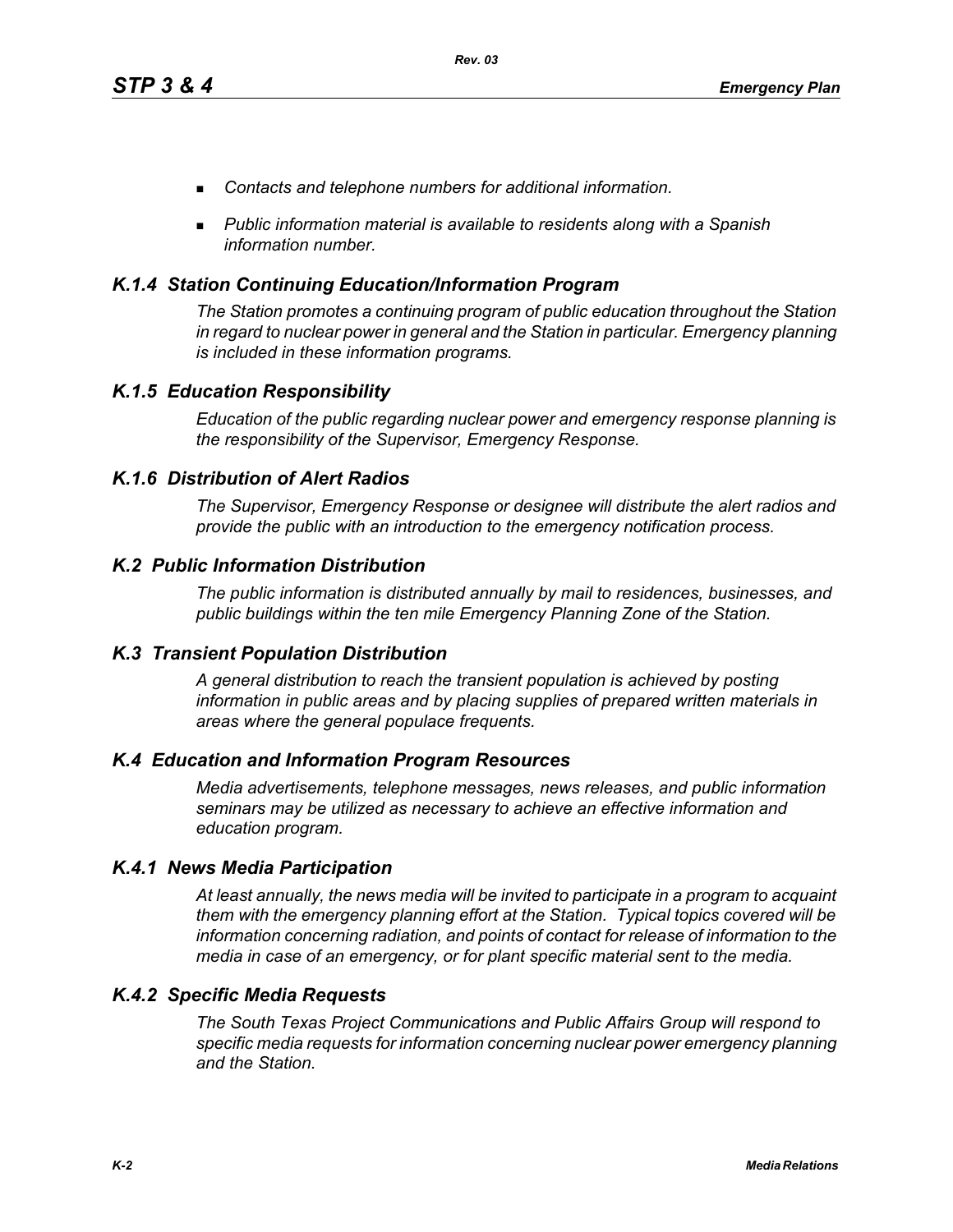## *K.5 Media Information Organization*

*It is the policy of the Station to provide prompt and accurate information to the public*  for events that may affect or simply interest the nearby community and the public at *large.* 

## *K.5.1 Normal Events and Unusual Events Release*

*News releases during declared Unusual Events will be issued by the South Texas Project Communications and Public Affairs Group.* 

## *K.5.2 Early Information Release*

*During an Alert or Higher event, prior to activation of the Joint Information Center, The Site Public Affairs Coordinator or an individual from the South Texas Project Communications and Public Affairs Group will support the Emergency Director issuing press releases.* 

## *K.5.3 Joint Information Center Activation*

*The Joint Information Center is staffed at the declaration of an Alert and may be activated at the discretion of the Emergency Director. The Joint Information Center shall be activated at a Site Area Emergency or General Emergency. After the activation of the Joint Information Center, all news releases concerning the emergency at the Station shall be issued from the Joint Information Center. These information releases shall be the basis for information provided to the Station and employees, government groups, other utilities, and industry groups, as well as media outlets and the media representatives located at the Joint Information Center. Figure K-1 provides a typical layout of the Joint Information Center.* 

## *K.5.4 Media Response/Rumor Control Manager*

*Media and public inquiries will be handled by the South Texas Project Communications and Public Affairs Personnel and STPNOC Co-Owners while the on-duty emergency response organization is enroute to the Joint Information Center. The Co-Owners will be contacted and provided information to answer media and public inquiries and to direct the media to the Joint Information Center.*

#### *K.5.5 Company Spokesperson*

*The Company Spokesperson is the primary spokesperson for the Station and together with the Joint Information Center Director shall remain responsible for the consistency of the information released. The Joint Information Center Director and/or the Emergency Director may select individuals to address the public on behalf of the Station as their respective expertise is needed.* 

#### *K.6 News Releases*

*News releases are issued periodically from the Joint Information Center under the direction of the Company Spokesperson. The Staff Writer will obtain information from the Site Public Affairs Coordinator. Information will be drafted into news releases and coordinated with federal, state and county public information officers for release.*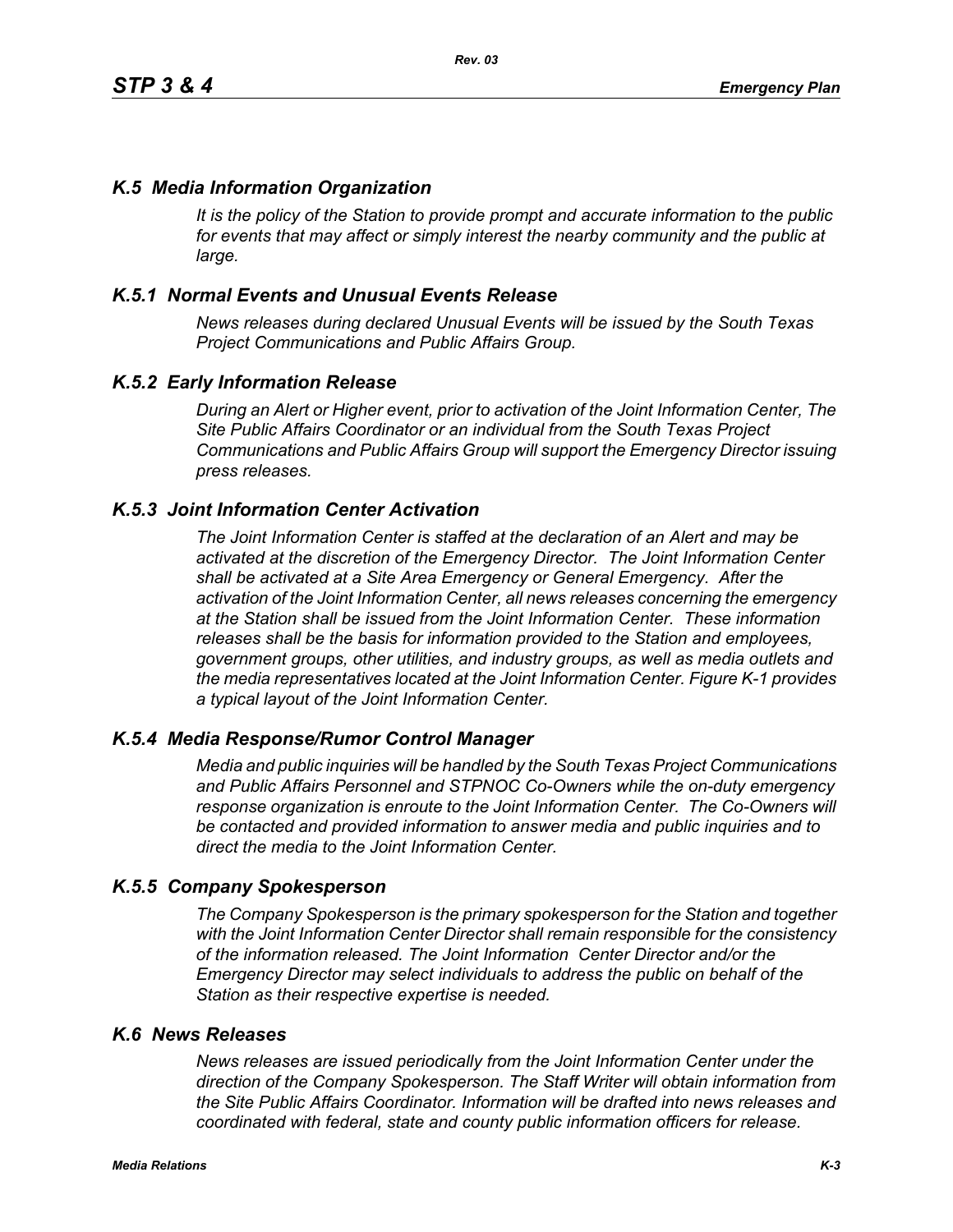## *K.7 News Conferences*

*News conferences will be held periodically at the Joint Information Center when activated during a declared emergency at the Station involving a Site Area Emergency or General Emergency.* 

- *Federal, State, and County authorities are invited to have representatives and spokespersons present at news conferences.*
- **Prior to each news conference or news release, the representatives of the Station,** *the Station owners, Federal, State, and local public information officers shall have the information to be released available for review.*
- *Media kits, containing maps, photographs, and Station historical background may be available for distribution at news conferences as needed.*

## *K.8 Media Requests*

*Any special media requests for specific interviews, visits to the Station or Control Room simulator, video tapes or films of the Control Room, and other unusual requests will be coordinated by the Media Relations Manager through the Site Public Affairs Coordinator.* 

- *Appropriate Station personnel can be made available for special background interviews.*
- *Special requests may be refused if they impact the Station security or safety programs or if the Emergency Director believes that media personnel may be placed in a situation of unnecessary hazard.*

## *K.9 Information Flow*

*During a declared emergency, the flow of factual information to employees and the public is critical. To ensure that the reports issued and disseminated about the Station are true and factual, the following rumor control program is established when the Joint Information Center is activated or earlier, if deemed necessary by the Joint Information Center Director.* 

## *K.9.1 Rumor Control*

*Under the direction of Media Monitoring/Rumor Control Manager, media monitors in the Joint Information Center shall monitor radio, television, and newspapers for misleading or erroneous information. In addition, under the direction of the Media Monitoring/Rumor Control Manager, Rumor Control Monitors in the Joint Information Center shall answer public telephone inquiries. The Media Monitoring/Rumor Control Manager is located in the Rumor Control Room at the Joint Information Center.* 

 *The Rumor Control Monitors and Media Monitors shall collect and consolidate rumors/misinformation and inform the applicable position or agency.*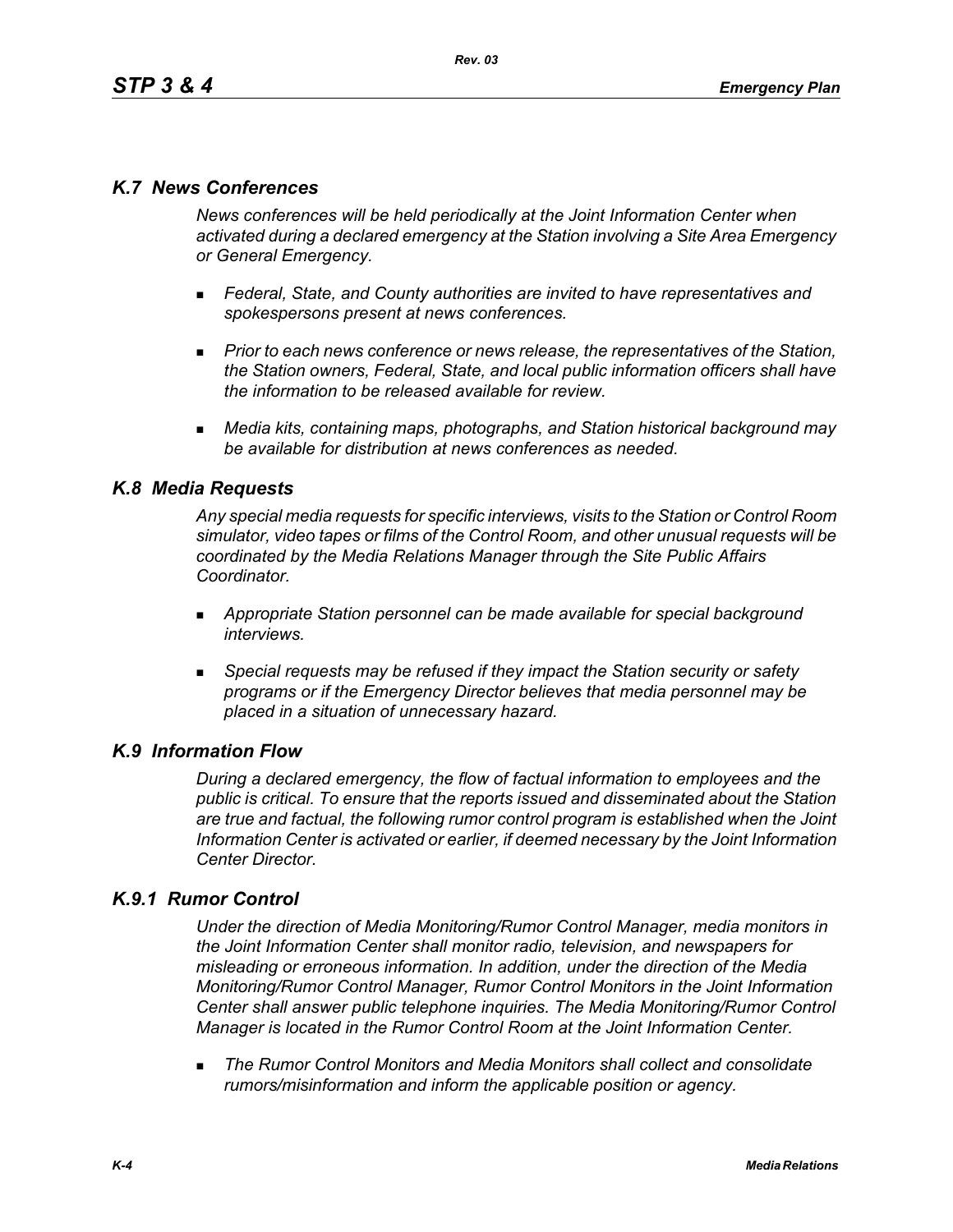*Rev. 03*

- *Rumor/misinformation shall be interpreted and discussed to coordinate appropriate responses and for immediate knowledge of what information is being released to the public from all parties.*
- *The Co-Owners shall collect and consolidate rumors/misinformation from customer service telephone operators and district offices and provide these rumors to the appropriate individual at the Joint Information Center.*

# *K.9.2 Misinformation Handling*

*State and County representatives shall handle misinformation relating to offsite conditions, including recommended protective measures.* 

*The Station shall address misinformation regarding Station/utility rumors. Rumors and incorrect information shall be addressed at news conferences when necessary.* 

*The Station shall also discuss information addressed in the news releases regarding protective action recommendations.* 

## *K.10 Joint Information Center*

*The Joint Information Center shall be operated as a joint information center where the Station, the State, County, and Federal Public Information Officers shall coordinate information, issue news bulletins, and participate in joint news briefings. 0ERP01-ZV-OF02, Joint Information Center Activation, Operation, and Deactivation describes how the Joint Information Center information is disseminated.*

*The Joint Information Center provides a spokesperson work area for Station, state, county, and federal public information officers. The entire Best Western Matagorda Hotel and Conference Center is available as the Joint Information Center, via a letter of agreement and contract; therefore, if private work areas are needed, space can be made available. Telecommunications facilities shall be available to include, but not be limited to:* 

- *Telephone links, with long distance capabilities;*
- *Telecopiers with nationwide capability; and,*
- *Radio and television hookups (for viewing) with cable television availability.*